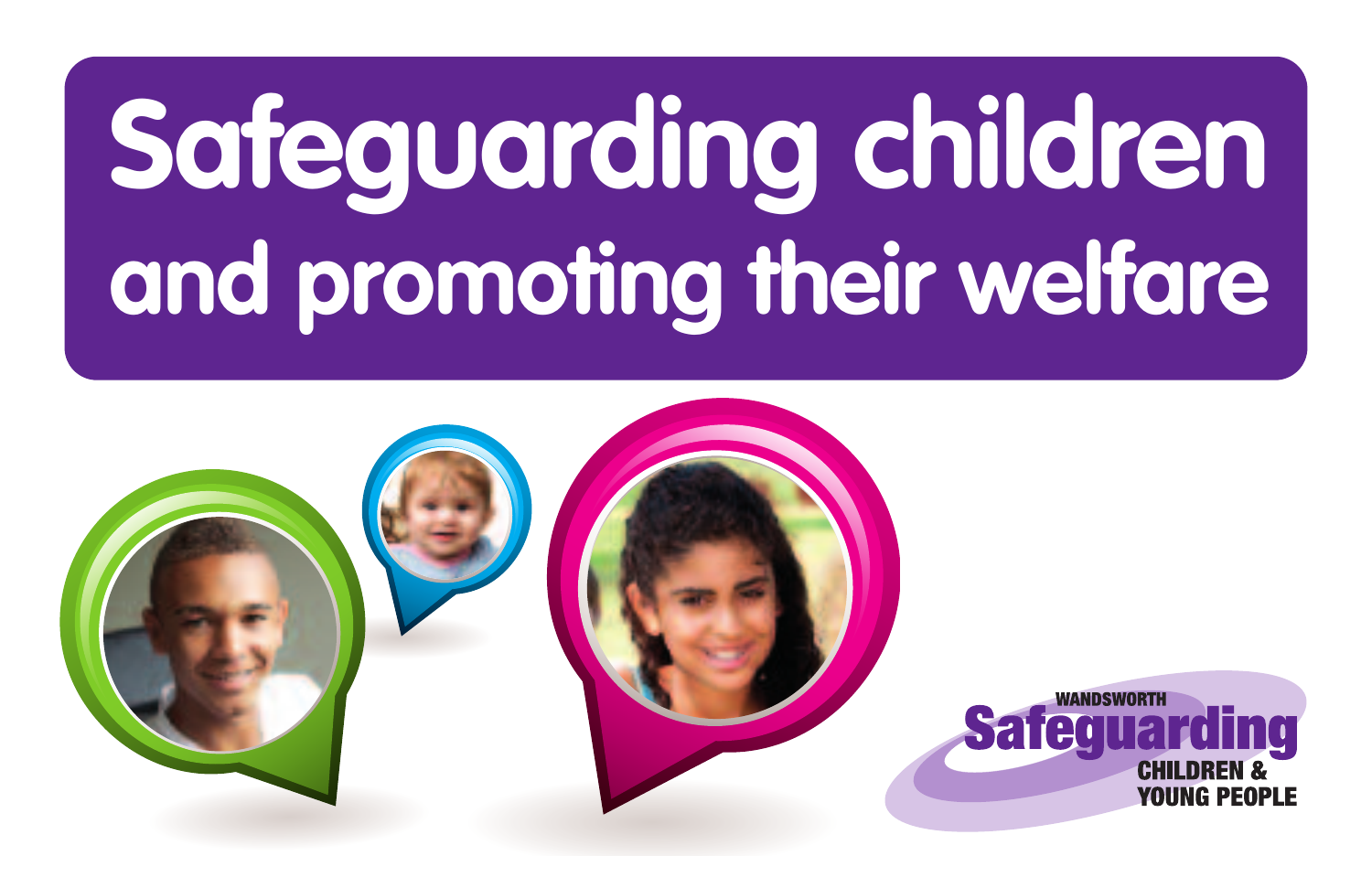## **Your duty**

All agencies and organisations working in Wandsworth have a duty under the **Children Act 2004** to safeguard all children and young people with whom they work or come into contact.

This applies to all staff, whether employed directly or contractors and also includes agencies and organisations who might not work with children and young people directly, but could come into contact through their daily duties (eg. adult mental health workers whose clients might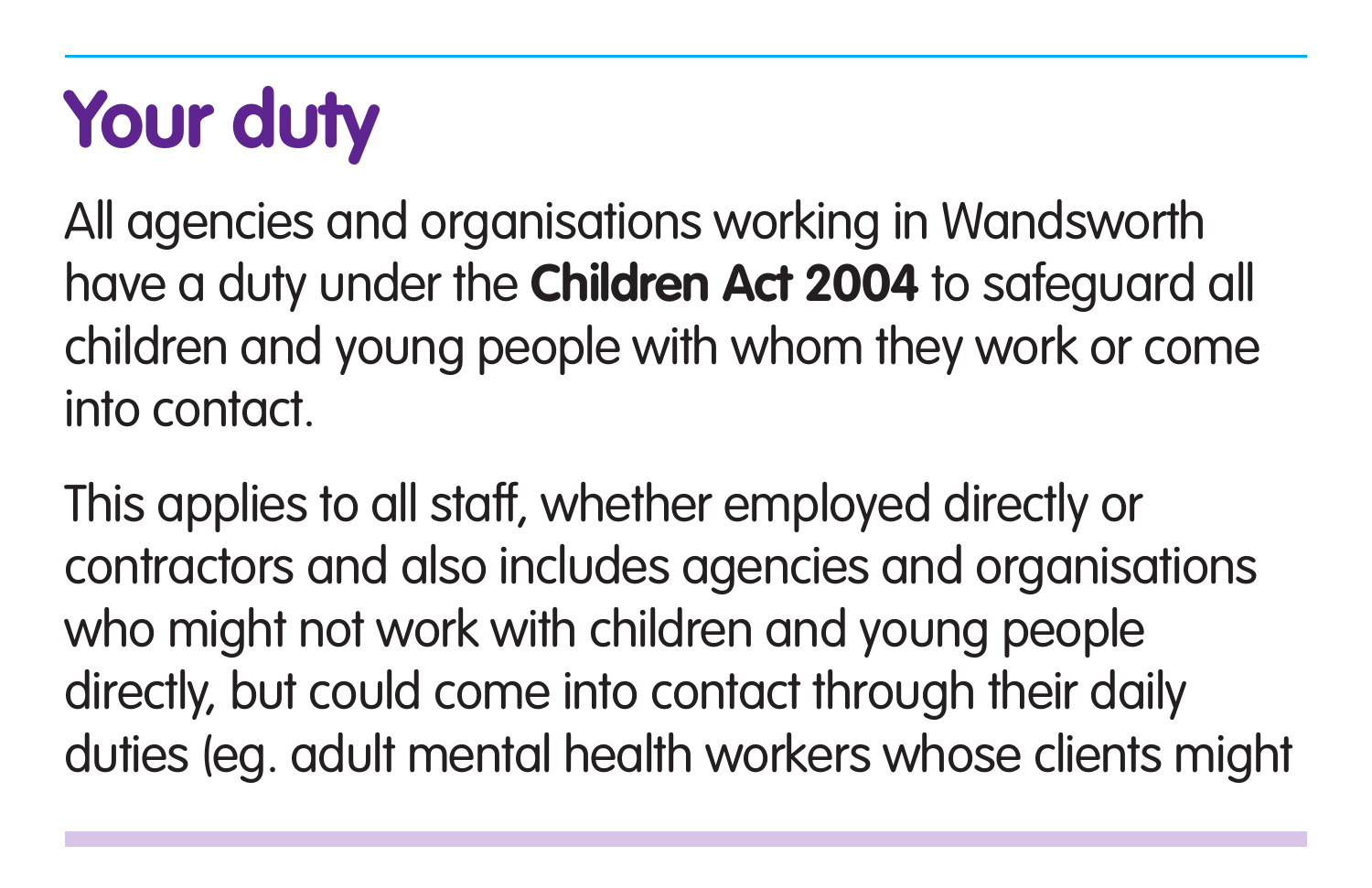have children or grand-children, building contractors who are called to fix something at a property where children are living, etc.)



If your contact with children and young people is only occasional or via a one-off visit to a home, you are unlikely to come across signs that a child is neglected or in danger. However, if you do come across such a child, the signs of significant harm or neglect are likely to be quite striking.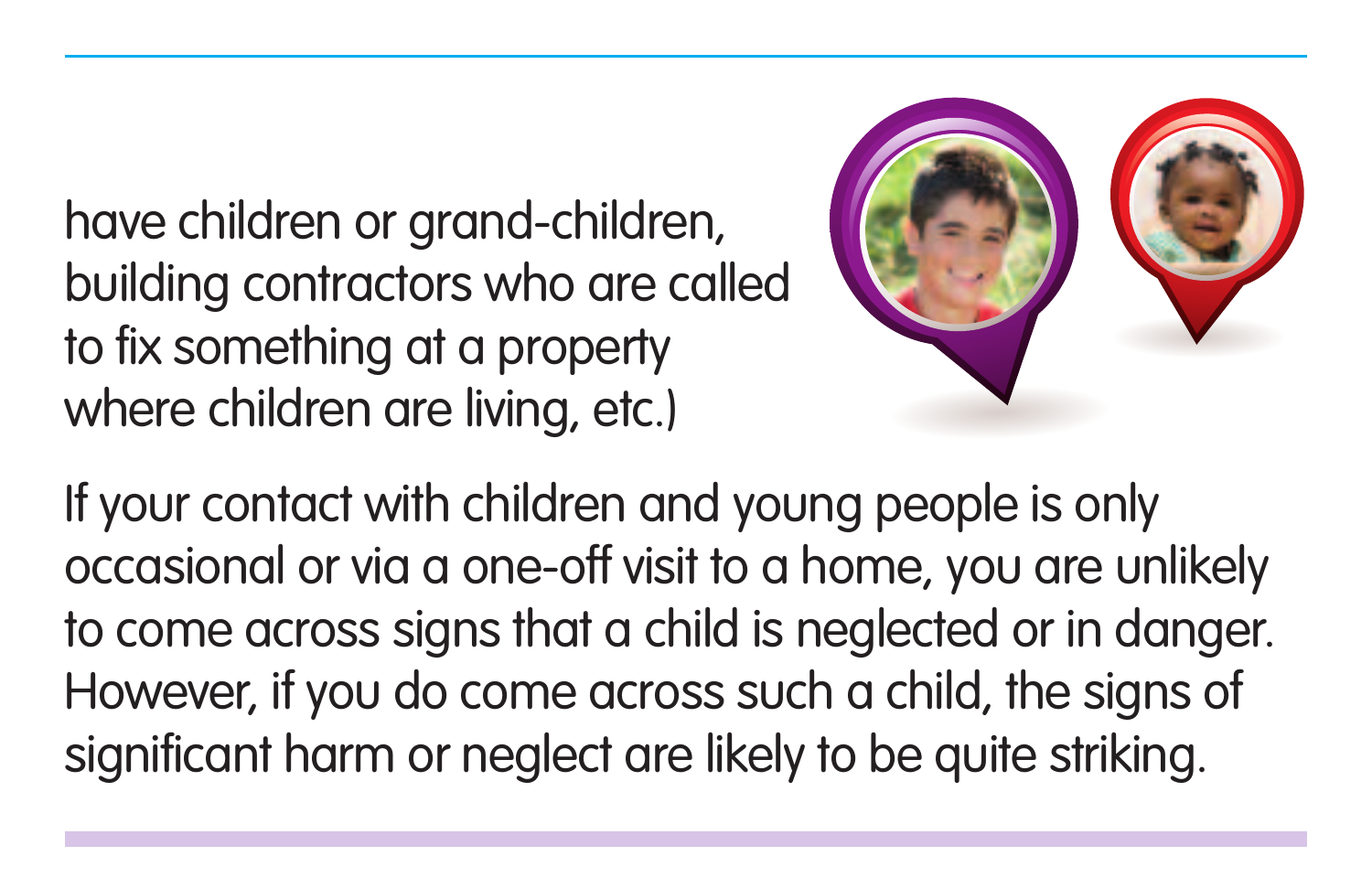## **Typical cases**

#### **Typical cases of neglect or harm that you might report:**

- A child who shows obvious signs of injury beyond what might be accidentally sustained in home or school.
- A child whose parents or carers seem to be regular abusers of drugs or alcohol and as a result the child seems to be neglected.
- A child of school age at home who seems to have no proper reason for not being at school. You may need to ask a casual question "no school today?" to check this out.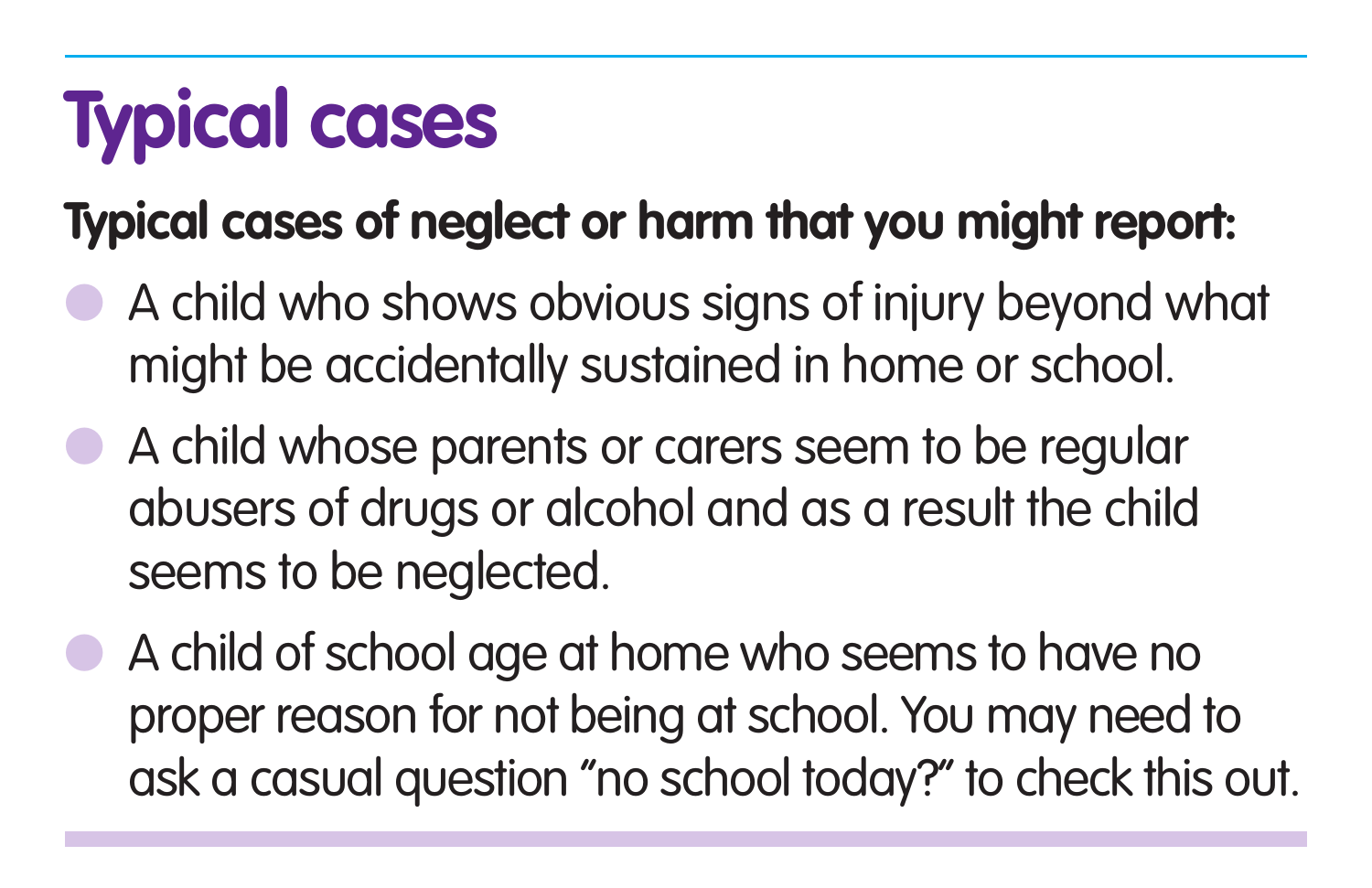Other significant signs of neglect or abuse, including sexual abuse or inappropriate relationships or lifestyles.

**Remember, you are asked to be vigilant, but not to imagine neglect or harm. Cases of significant harm or neglect are likely to "jump out at you" as highly unusual.**

Where possible, and if you feel able, express your concerns to the parents/carers of the child, and explain you will need to refer the case for advice.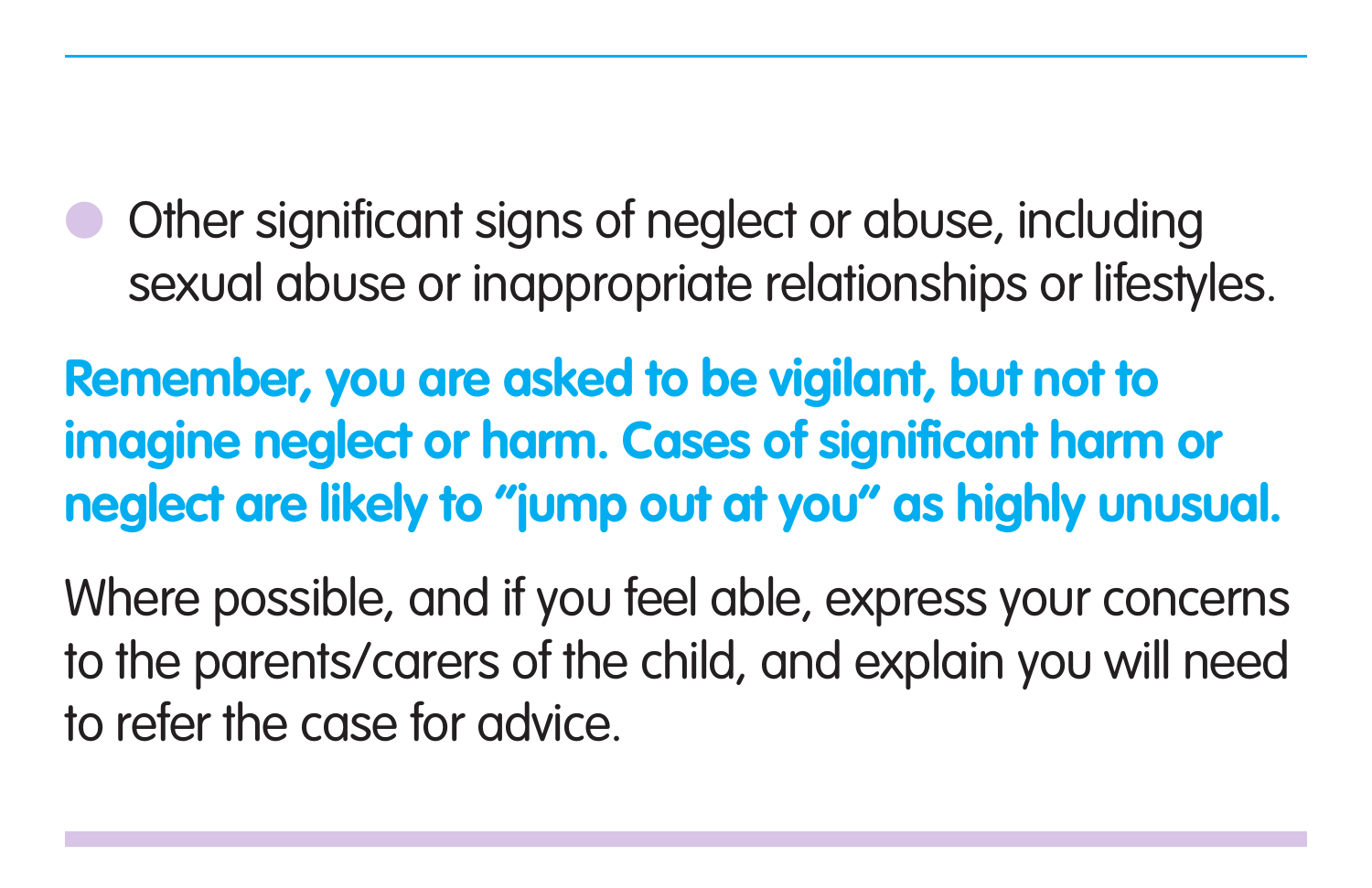### **Private Fostering cases**

Should you come across a child living in a home and being cared for by someone other than their parents or a direct relative like a grandparent/aunt/uncle, this could be a Private Fostering Arrangement. It is mandatory that the council is informed of such arrangements. All Private Fostering arrangements must be registered and many are still unregistered.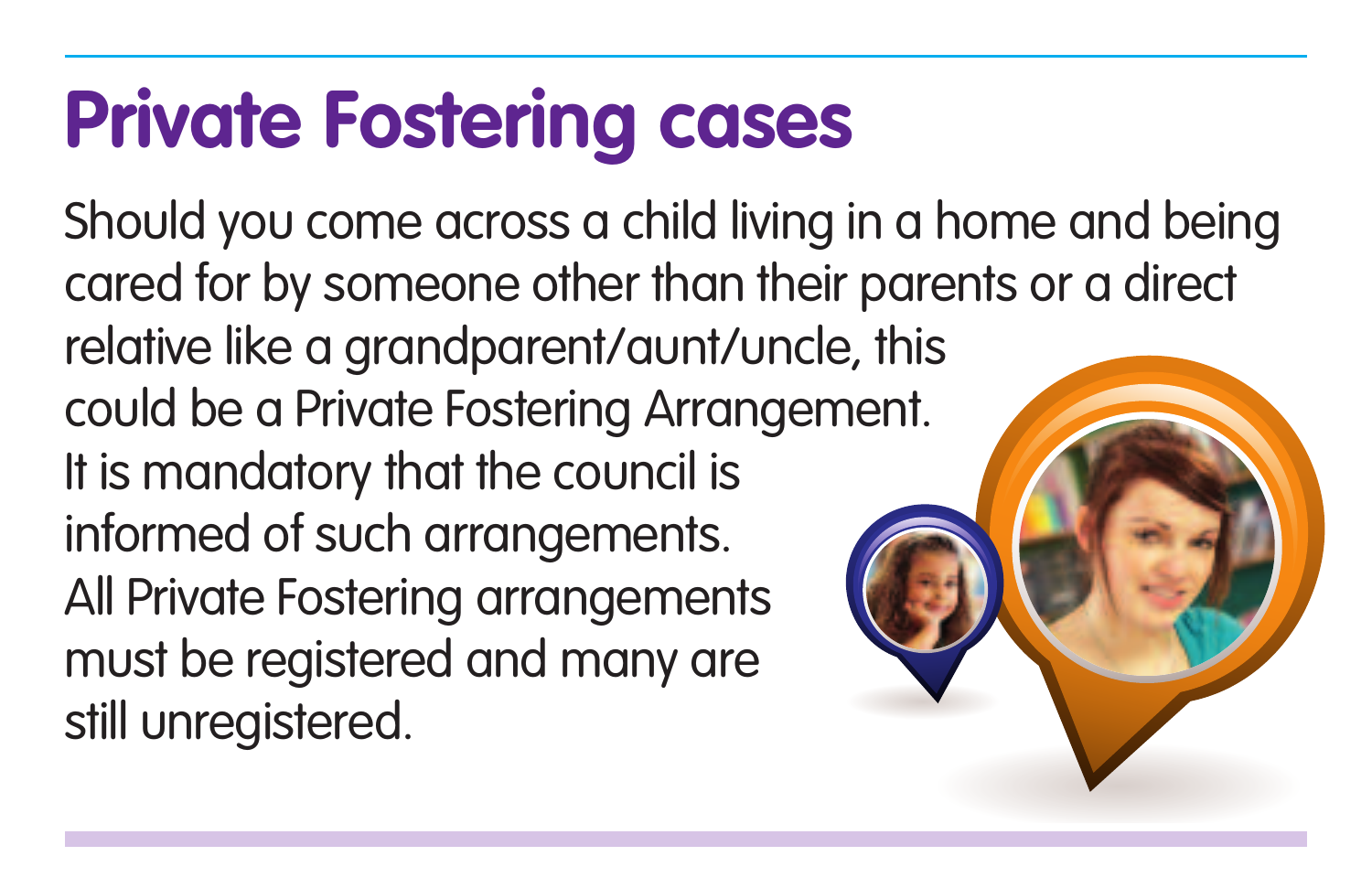## **How you should report all cases**

Any cases, of whatever nature, should be first discussed with your manager, giving details of your concerns. Following this you may be asked to help refer the case to the council (see back).



Working together to safeguard and promote the welfare of all children and young people in Wandsworth.